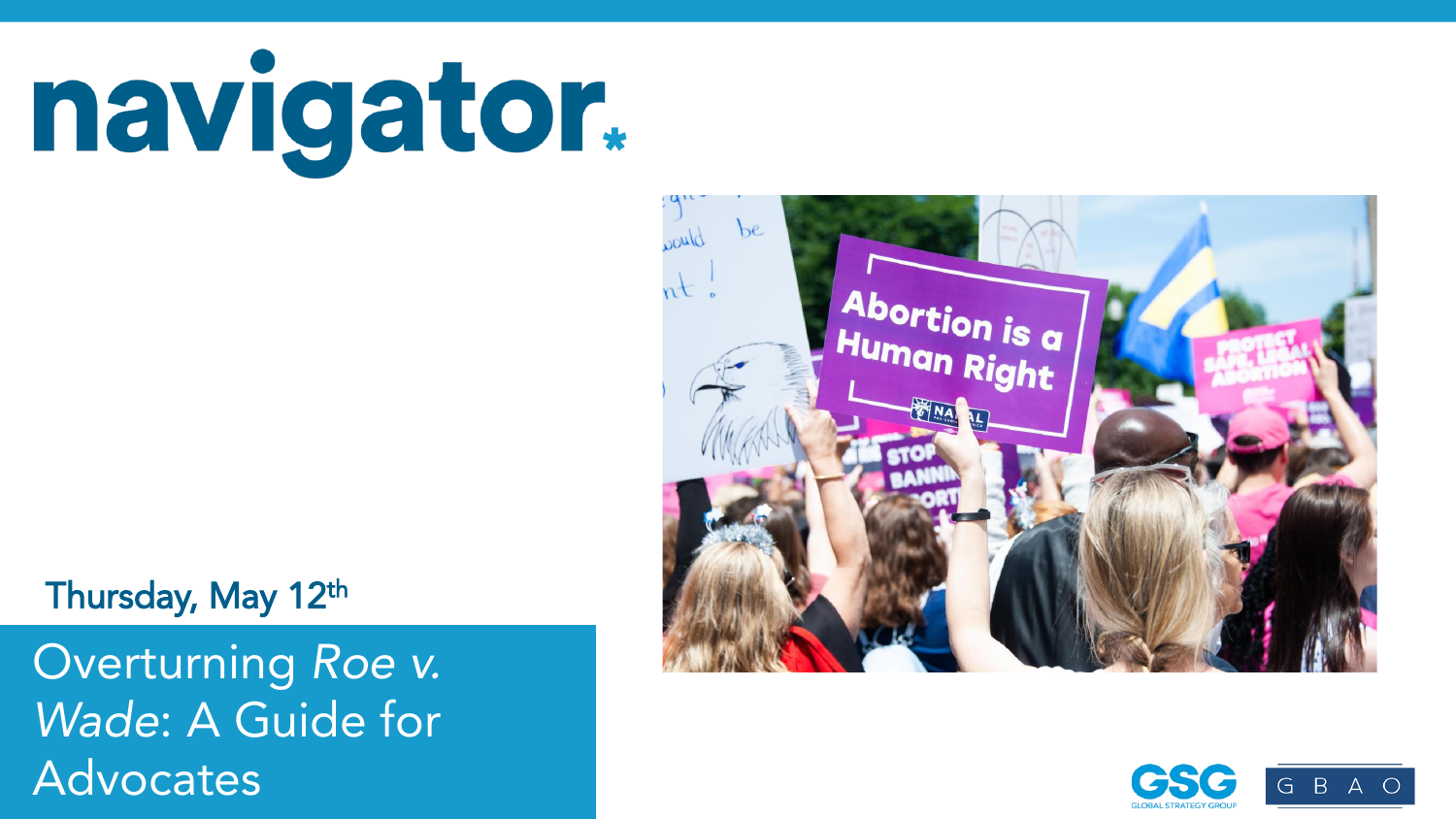## **Key Takeaways:**

- A majority of Americans are hearing about the Supreme Court's draft decision to overturn *Roe v. Wade,* and majorities remain broadly and deeply supportive of the ruling.
- Four in five Americans feel the decision to get an abortion should be left to a woman and her doctor rather than politicians and the government.
- Nearly two in three identify as "pro-choice" and say abortion should be legal in all or most cases.
- There has been a significant increase in perceived threat to abortion nationwide and in one's state, with greatest state-level risk felt in the Midwest, the South, and in states with trigger laws banning abortion.

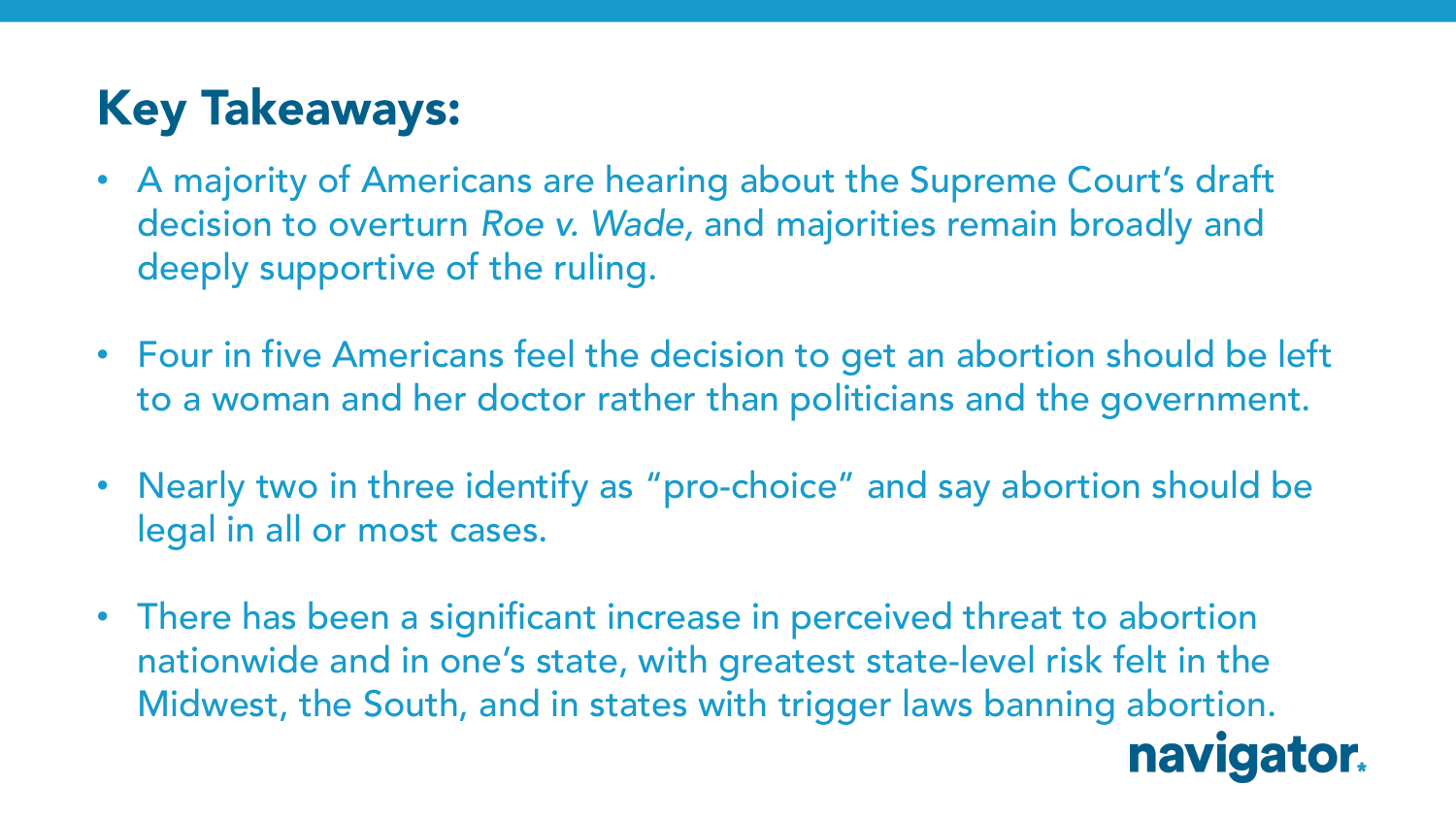# **Key Takeaways:**

- Americans are feeling "frustrated," "uneasy," and "angry" about the draft decision on *Roe*, and majorities of Democrats and pro-choice Americans feel motivated to vote in 2022 following the draft decision.
- Republicans are seen as standing behind this unpopular decision, and when an election is framed as a choice between a Democrat who supports abortion rights and a Republican who supports abortion bans, it hurts Republicans.
- The Supreme Court is significantly less trusted following the draft decision to overturn *Roe v. Wade,* and majorities oppose the Court overruling precedent on issues like birth control, interracial marriage, and marriage equality.

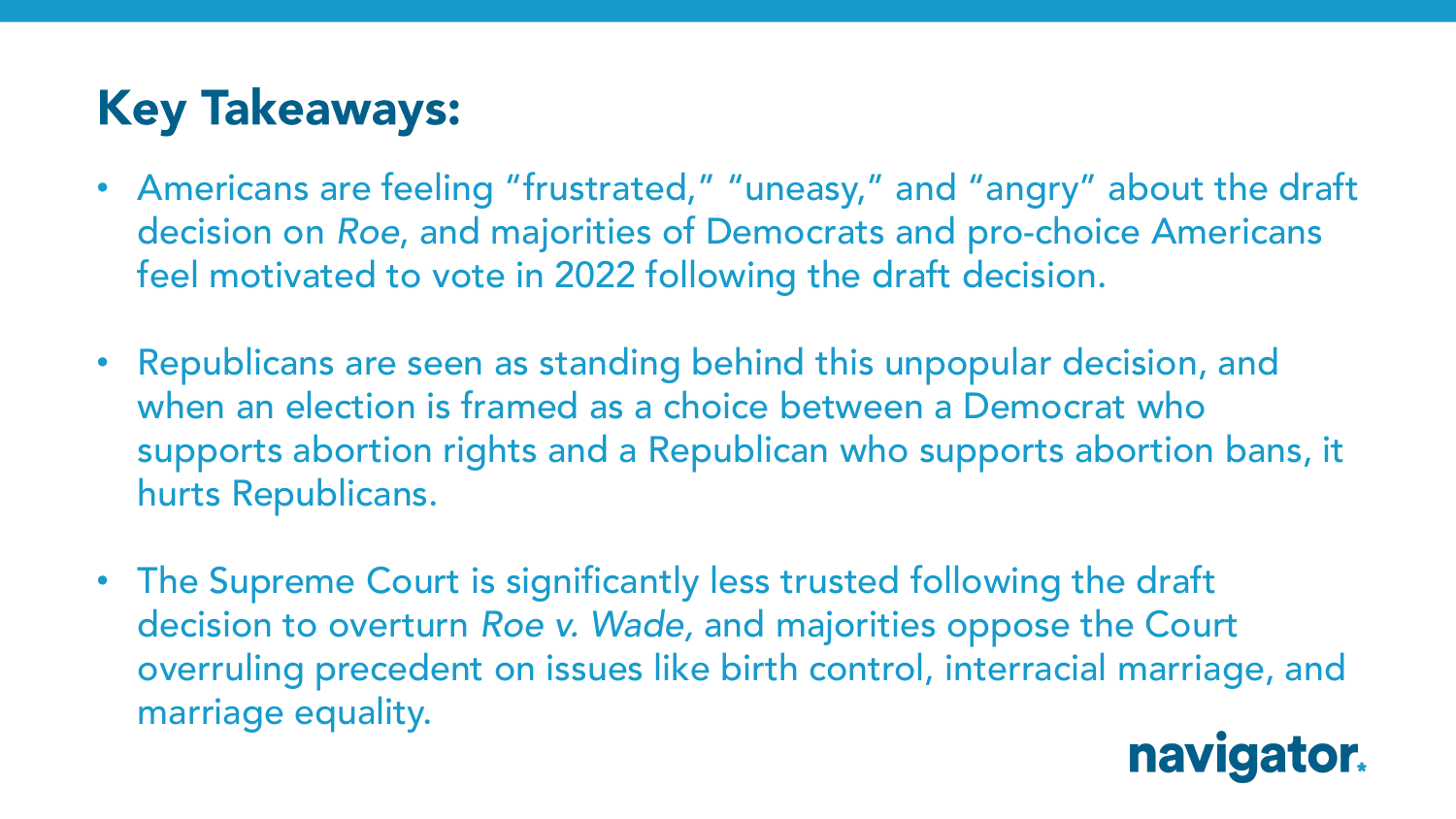#### Awareness of the Decision from the Supreme Court on Roe v. **Wade Is High With Democrats and Republicans**

This compares to 37% who said they were following the news "very closely" when Russia first invaded Ukraine in [our early March survey.](https://navigatorresearch.org/wp-content/uploads/2022/03/Navigator-Update-03.10.2022.pdf)

How much have you seen, read, or heard about a draft Supreme Court decision that was recently made public detailing a decision to overturn Roe v. Wade, the ruling that established a legal right to an abortion, which would eliminate federal protection of a legal right to have an abortion?



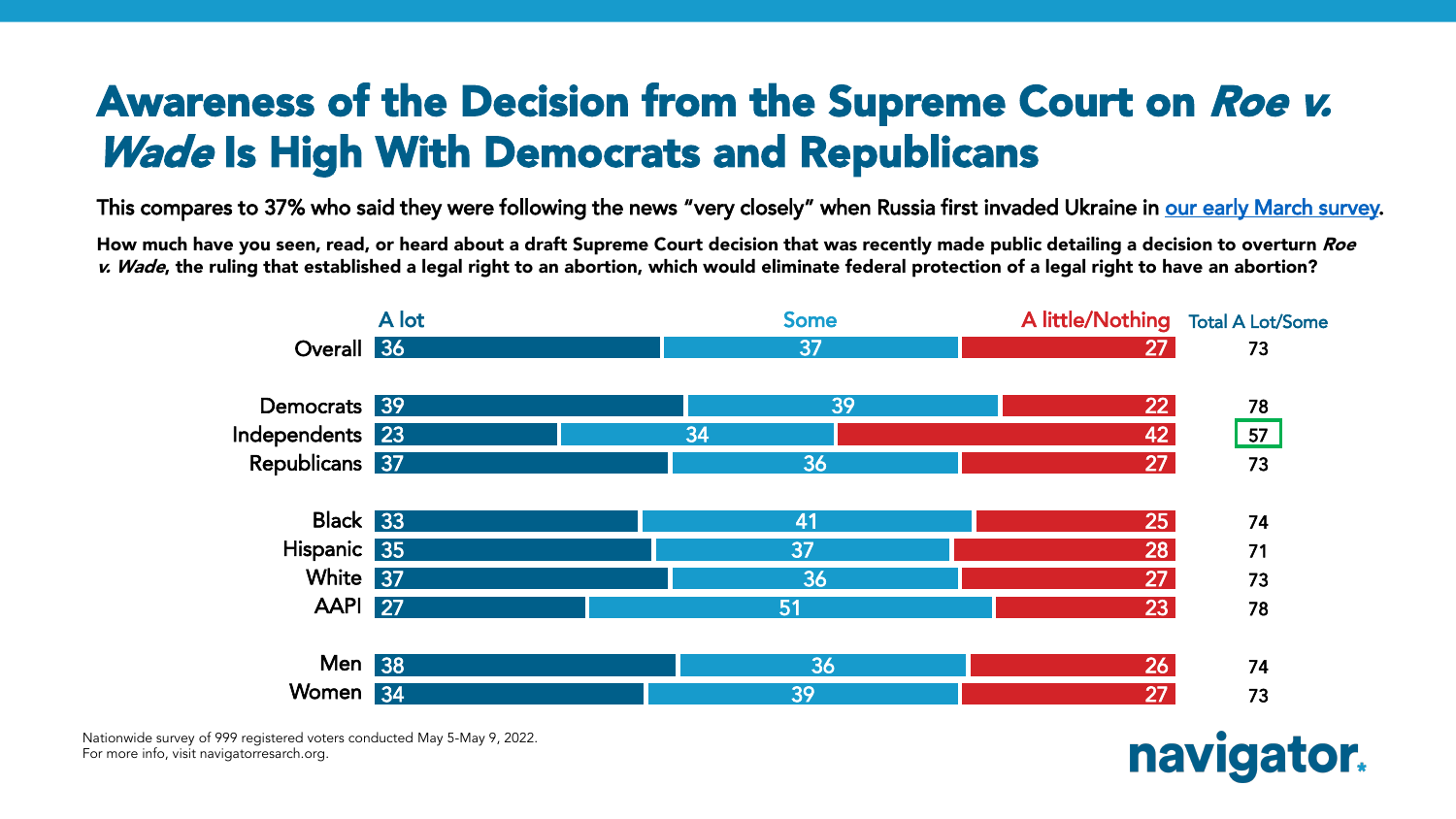#### By a 2-to-1 Margin, Roe v. Wade Is Viewed Favorably and Increasingly So

Independents are favorable toward *Roe v. Wade* by 17 points (41% favorable to 24% unfavorable).

• Among Catholics (net +21), Protestants (+13), and evangelical Christians (+3), *Roe* is in the positive.

Please indicate how favorable or unfavorable you are to: *Roe v. Wade*.



Nationwide surveys of registered voters; Each wave represents approximately 1,000 interviews taken over the prior three-five days. Latest wave conducted May 5-May 9, 2022. For more info, visit navigatorresearch.org

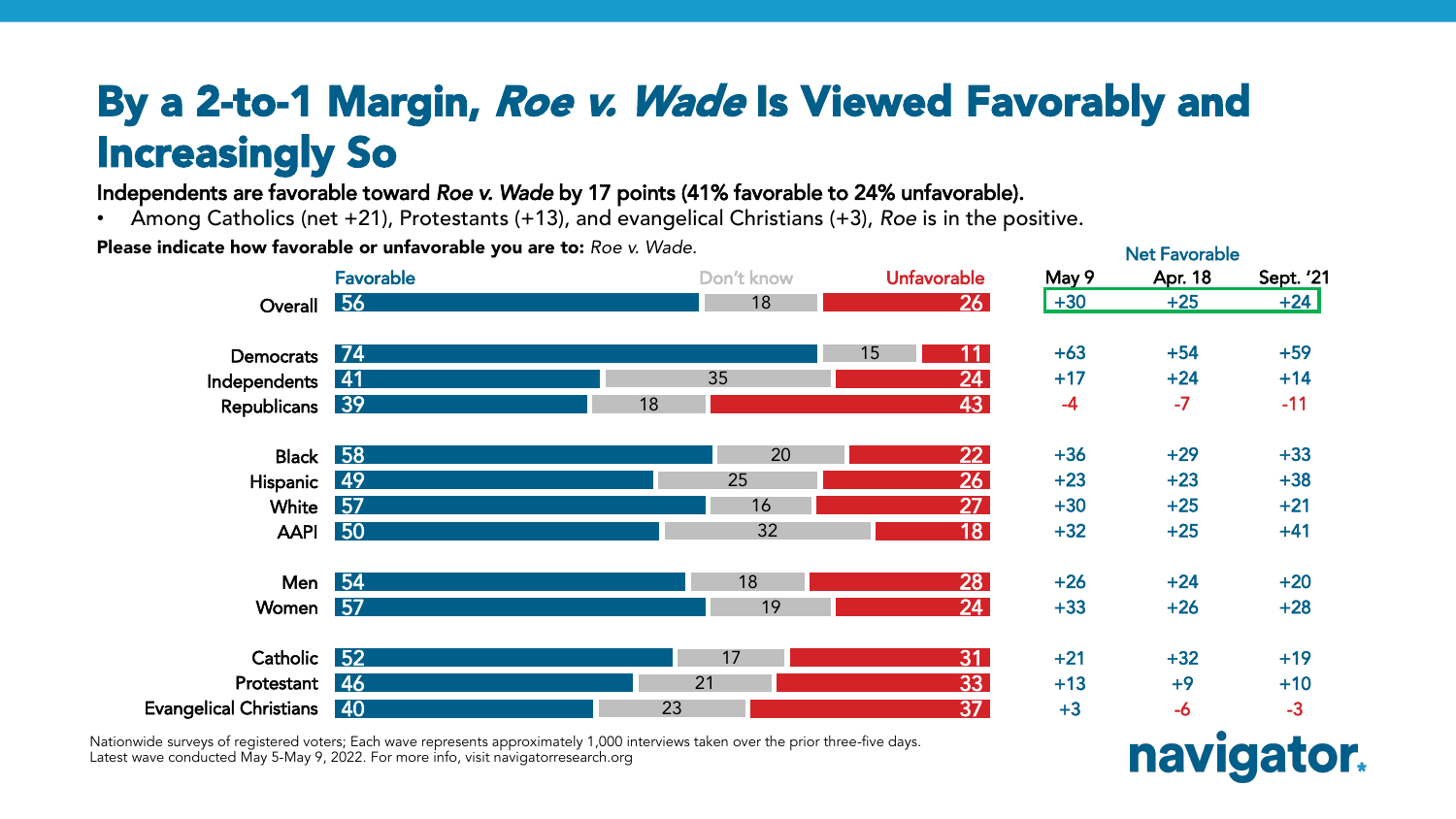#### Overwhelming Majorities Say Women and Their Doctors Should Decide on Abortion, Not the Government and Politicians

Though majorities of men and women say it should be left to a woman and her doctor, women are more likely to say so (67% feel this way strongly, 83% feel this way overall) compared to 58% of men who feel strongly and 78% who feel this way overall.

Overall, do you think the decision of whether or not a woman can have an abortion should be left to the woman and her doctor or should it be left to politicians and the government?



navigator.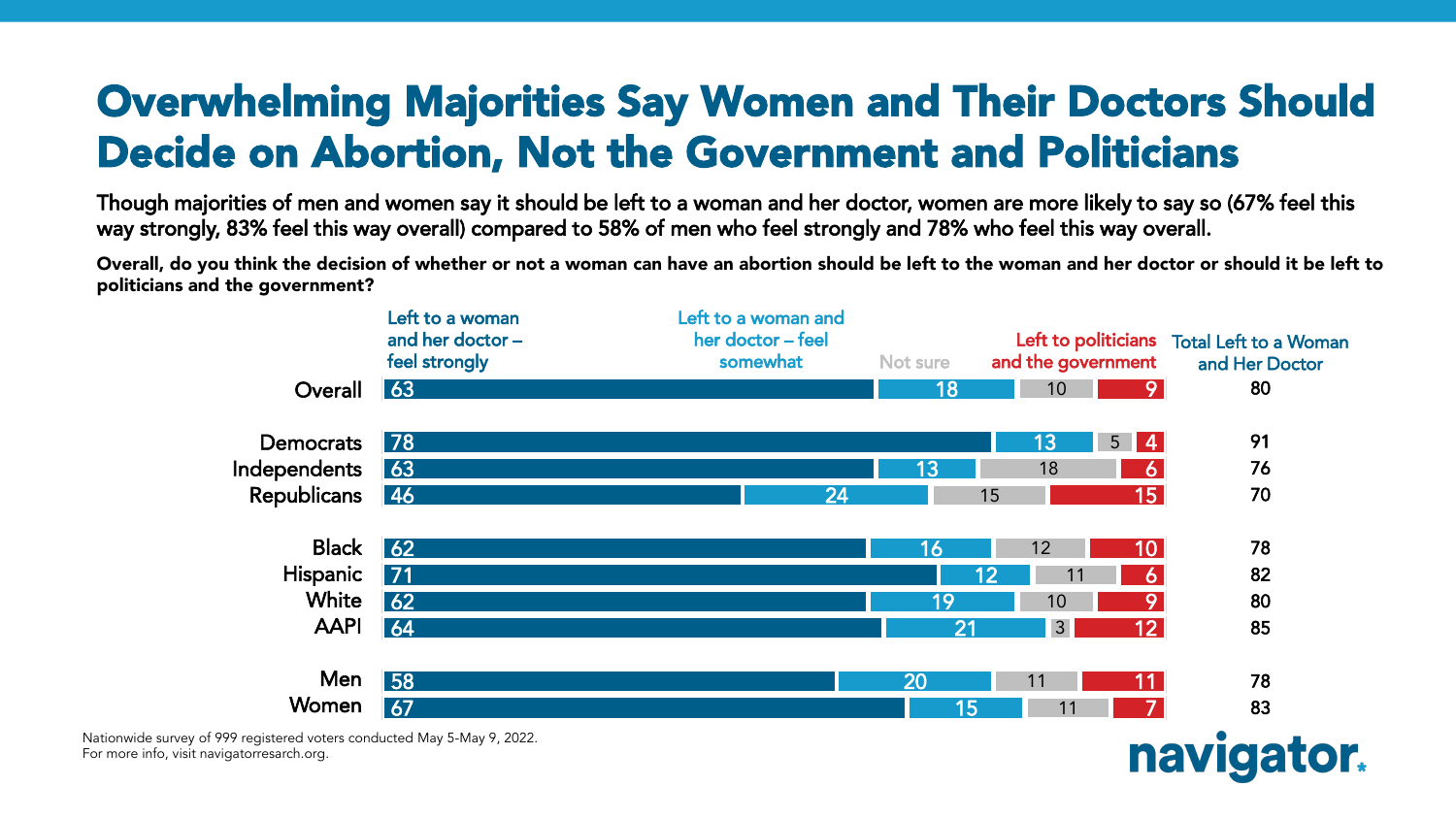## Nearly Three in Four Americans Support Abortion Being Legal

Almost two in five Americans say that while they are personally against abortion for themselves and their family, they don't think government should intervene (37%) while another two in five (36%) say it should be legal and is morally acceptable.

• Roughly two in five independents (42%) and Republicans (38%) each say they are personally against it but think it should be legal.

Which of the following comes closest to describing how you feel about the issue of abortion?



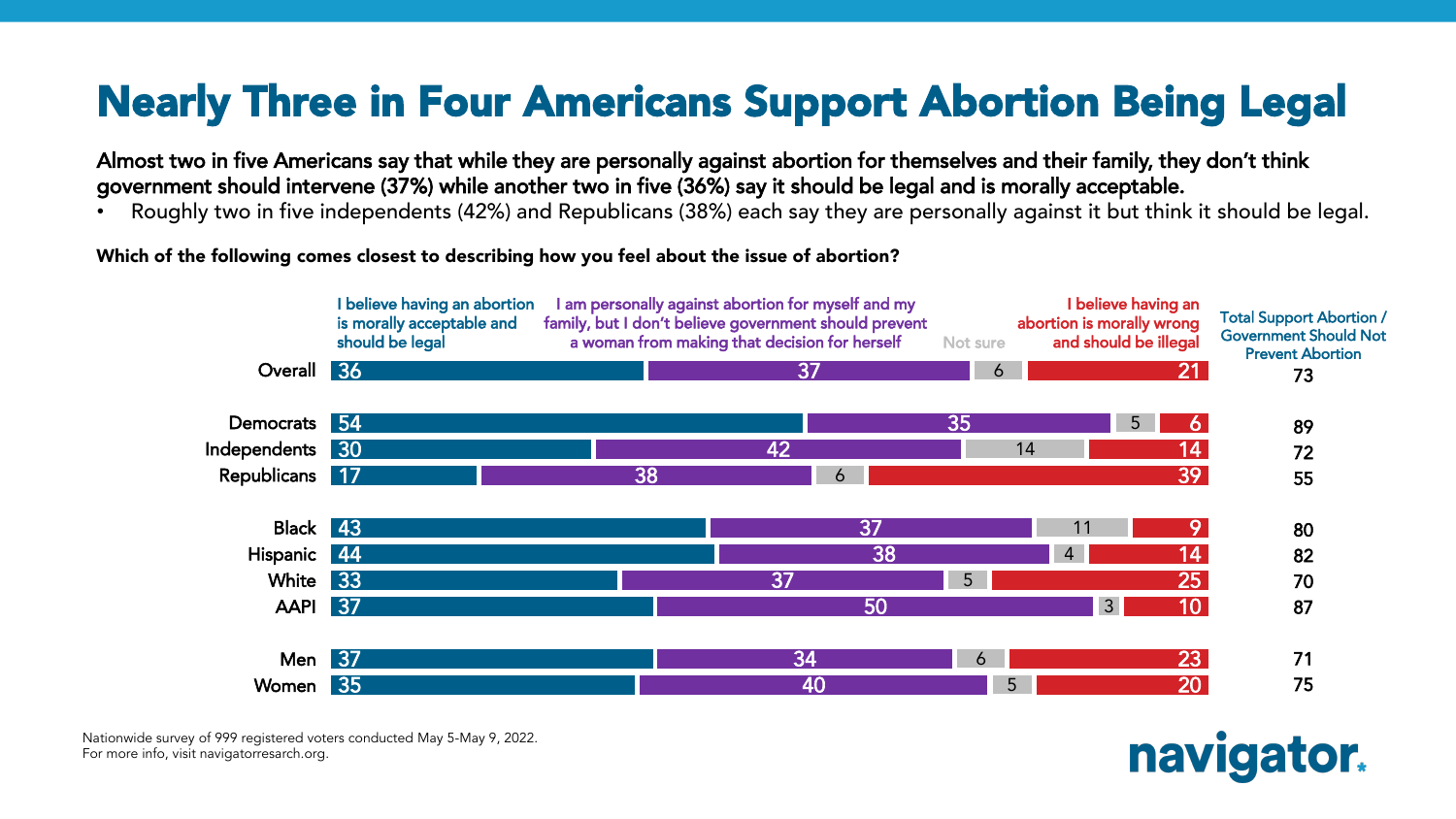#### Compared to April, Americans Identify Increasingly as Pro-Choice and Feel Abortion Should Be Legal in All or Most Cases

Since late April, there has been an 8-point net increase in the share who are "pro-choice" (from net +22 to +30) and in the net share who say abortion should be legal in all or most cases (from net +14 to +22).

describes your position? Overall <mark>62</mark> Democrats <mark>81</mark> Independents <mark>160</mark> Republicans <mark>| 41</mark> Black <mark>72</mark> Hispanic <mark>62</mark> White <mark>60</mark> AAPI <mark>61</mark> Men <mark>60</mark> Women <mark>64</mark> Catholic <mark>55</mark> Protestant <mark>50</mark> 42 Evangelical Christians 6 5 13 6 9 9 5 11 7 5 5 7 6 32 14 27 53 19 29 35 28 33 31 40 43 52 **Pro-choice** Not sure **Pro-life** 59 79 55 37 66 64 56 65 56 61 54 47 39 4 4 12 3 7 3 4 2 5 4 4 5 4 37 17 33 60 27 33 40 33 39 35 42 48 57 Legal in all or most cases Not sure Illegal in all or most cases Net Pro-Choice May 9 Apr. 18  $+30 +22$ +67 +58  $+33 +26$  $-12 -21$  $+53 +35$  $+33 +31$  $+25$   $+15$  $+33 +47$  $+27 +19$  $+33 +23$  $+15 +21$  $+7$   $-3$  $-10$   $-20$ Net Legal May 9 Apr. 18  $+14$  $+62 +51$  $+22$   $+15$ -23 -29 +39 +29  $+31 +22$  $+16 +9$  $+32$   $+15$  $+17 +14$  $+26$   $+13$  $+12 +12$  $-1$   $-13$ -18 -34

Nationwide surveys of registered voters; Each wave represents approximately 1,000 interviews taken over the prior three-five days. Latest wave conducted May 5-May 9, 2022. For more info, visit navigatorresearch.org

When it comes to the issue of abortion, which of the following best

Which of the following comes closest to your position regarding the **issue of abortion?** Abortion should be...

# **nav**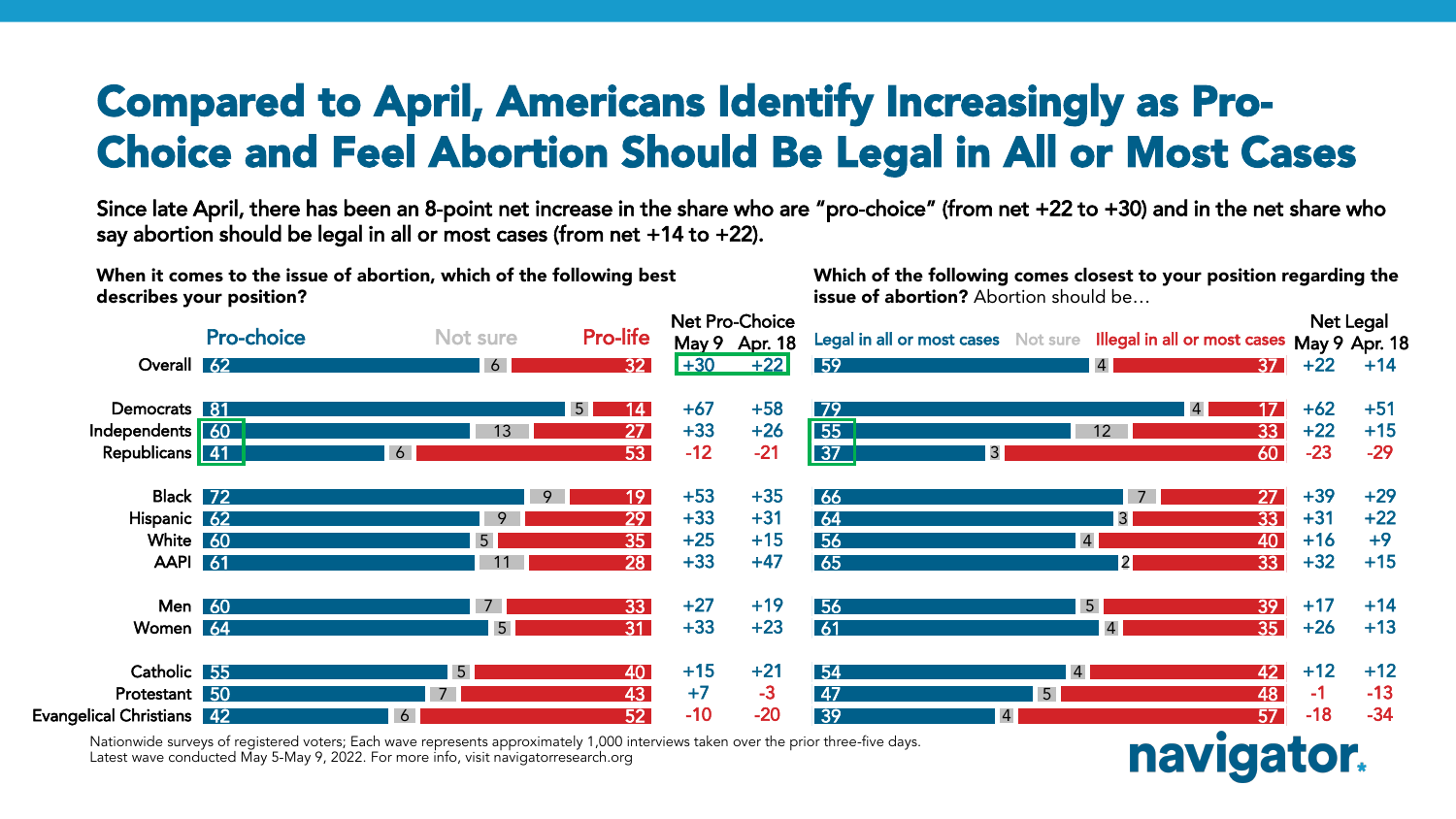#### Americans Perceive a Growing National Risk to the Right to an Abortion

There has been an 8-point increase in the share who say abortion nationally is at risk (from 63% to 71%) since April.

What is your impression: the right to an abortion in our country...



\*"Trigger law states" are states in which, if Roe v. Wade were to be overturned, abortion would be outlawed by state-level bans. Nationwide surveys of registered voters; Each wave represents approximately 1,000 interviews taken over the prior three-five days. Latest wave conducted May 5-May 9, 2022. For more info, visit navigatorresearch.org

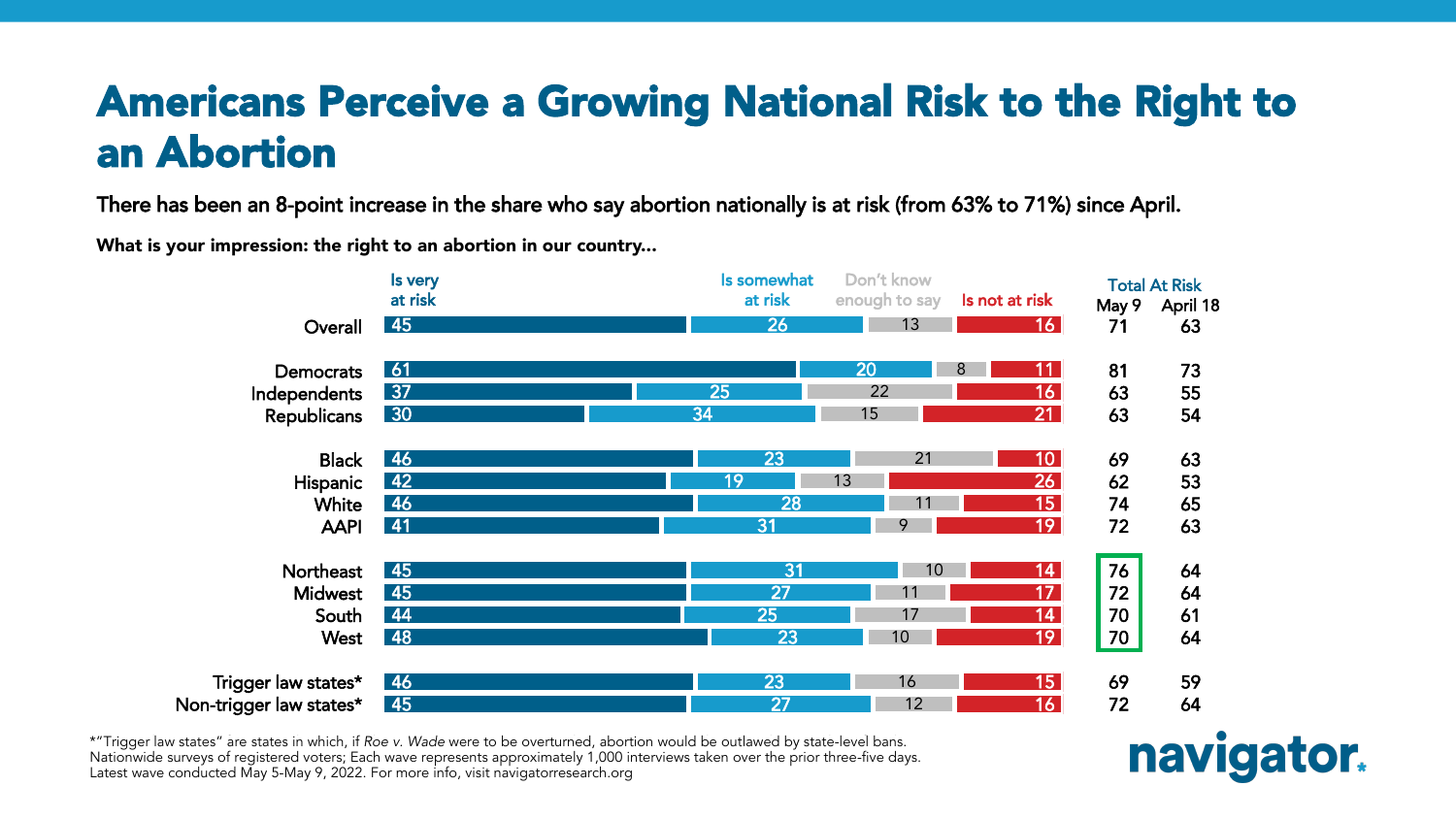#### More Acute State-Level Risks to Abortion Rights Are Felt in the Midwest, South, and in States With Trigger Laws on Abortion

While 56% of Americans overall say the right to an abortion in their state is at risk, those in the Midwest (62%), the South (66%), and in states with trigger laws\* (71%) most strongly feel the right to an abortion in their state is at risk.

What is your impression: the right to an abortion in [STATE]…



\*"Trigger law states" are states in which, if Roe v. Wade were to be overturned, abortion would be outlawed by state-level bans. Nationwide surveys of registered voters; Each wave represents approximately 1,000 interviews taken over the prior three-five days. Latest wave conducted May 5-May 9, 2022. For more info, visit navigatorresearch.org

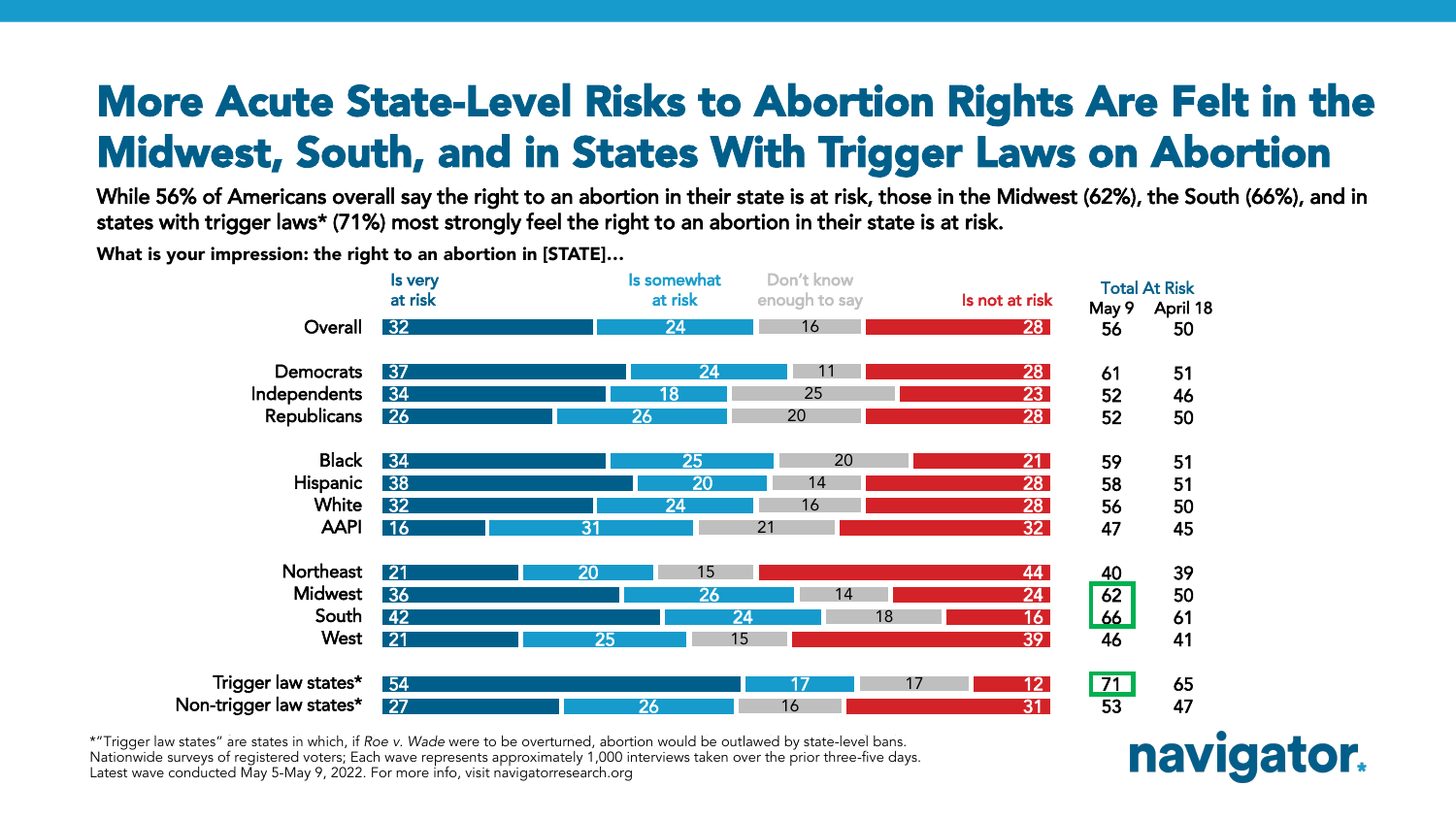#### Americans Feel "Frustrated," "Uneasy," "Angry" About the Supreme Court's Draft Decision to Overturn Roe

Frustration is the dominant emotion among Democrats and across racial groups; uneasiness is most prevalent among independents and hope among Republicans.

Below are emotions some people may feel about the Supreme Court's draft decision to overturn the legal right to an abortion established by Roe v. Wade. Please select ALL that you feel about the Supreme Court's draft decision to overturn the legal right to an abortion established by Roe v. Wade.



| Dem | Ind | Rep |    |    | Black Hisp. White AAPI |    |
|-----|-----|-----|----|----|------------------------|----|
| 61  | 34  | 24  | 41 | 41 | 43                     | 46 |
| 53  | 38  | 29  | 36 | 37 | 43                     | 40 |
| 54  | 32  | 20  | 34 | 31 | 38                     | 44 |
| 41  | 25  | 21  | 26 | 31 | 33                     | 25 |
| 36  | 21  | 10  | 20 | 25 | 23                     | 27 |
| 37  | 17  | 10  | 22 | 27 | 23                     | 24 |
| 11  | 13  | 36  | 20 | 17 | 23                     | 19 |
| 21  | 12  | 17  | 16 | 22 | 19                     | 10 |
| 24  | 16  | 9   | 14 | 15 | 17                     | 20 |
| 5   | 6   | 27  | 12 | 13 | 15                     | 12 |
| 5   | 6   | 27  | 12 | 13 | 15                     | 15 |

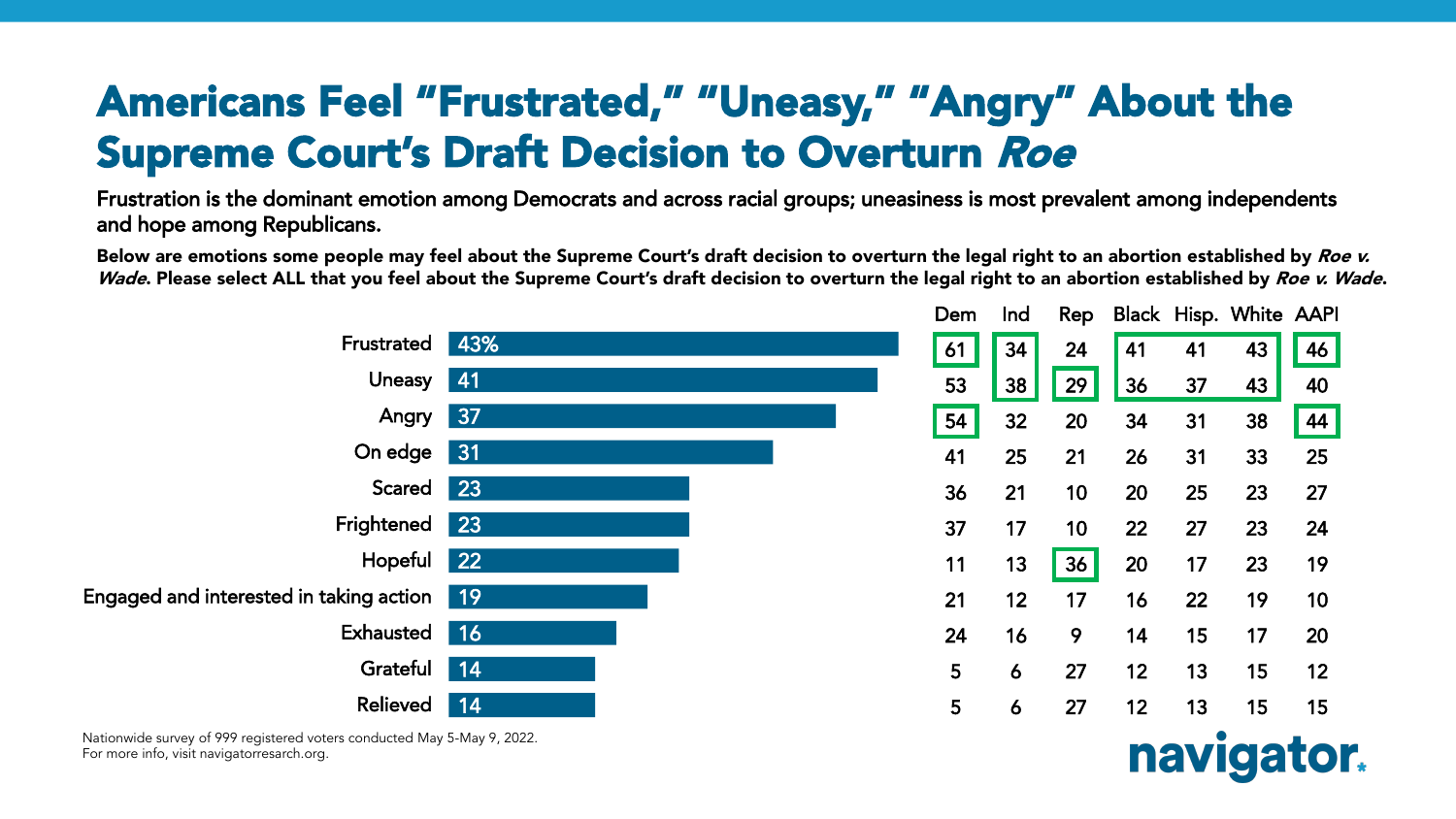#### Nearly Two in Five Americans Plan to Get Engaged on Abortion Rights

A majority of Democrats (56%) and roughly two in five Black Americans (36%), Hispanic Americans (38%), white Americans (37%), and AAPI (40%) plan to get engaged on abortion rights.

Below is a list of actions some people may take if the Supreme Court overturns Roe v. Wade, the ruling that protects access to abortion rights. Please select all that you might do.

|                                                                                    |             | Dem | Ind                     | Rep            |                |                 | <b>Black Hisp. White AAPI</b> |                |
|------------------------------------------------------------------------------------|-------------|-----|-------------------------|----------------|----------------|-----------------|-------------------------------|----------------|
| Will be civically engaged on abortion rights in at least one way                   | $\vert$ 37% | 56  | 27                      | 19             | 36             | 38              | 37                            | 40             |
| Talk about abortion rights with friends 28                                         |             | 42  | 20                      | 14             | 21             | 26              | 29                            | 28             |
| Talk about abortion rights with family members 23                                  |             | 36  | 17                      | 11             | 21             | 24              | 23                            | 23             |
| Post about or discuss abortion rights on social media (e.g. Facebook, Twitter) 15  |             | 23  | 10                      | $\overline{7}$ | 16             | 17              | 14                            | 14             |
| Donate to an abortion rights organization 14                                       |             | 25  | 10 <sub>1</sub>         | 2 <sup>1</sup> | 10             | 11              | 14                            | 19             |
| Attend a political rally or a protest in support of abortion rights 10             |             | 19  | $\overline{\mathbf{4}}$ |                | $\overline{7}$ | 12 <sub>2</sub> | 9                             | 16             |
| Donate to a political candidate 8                                                  |             | 15  | 3 <sup>2</sup>          | 1              | 6              | 9               | 8                             | $\overline{7}$ |
| Volunteer for an abortion rights organization (e.g. go door-to-door, phone bank) 7 |             | 11  | $\mathbf{6}$            | $\mathbf{3}$   | 5              | 8               | $\overline{7}$                | 11             |
| Attend an event or rally by an elected official or political candidate 7           |             | 12  | $\overline{4}$          |                | $\overline{7}$ | 9               | $\boldsymbol{6}$              | 10             |
| Attend a town hall meeting 7                                                       |             | 11  | $\mathbf{3}$            | 3 <sup>1</sup> | $\overline{7}$ | $\overline{6}$  | 6                             | 13             |
| Volunteer for a political candidate (e.g. go door-to-door, phone bank) 4           |             | 8   | 4                       |                | 5              | 5               | 4                             | 6              |
|                                                                                    |             |     |                         |                |                |                 |                               |                |

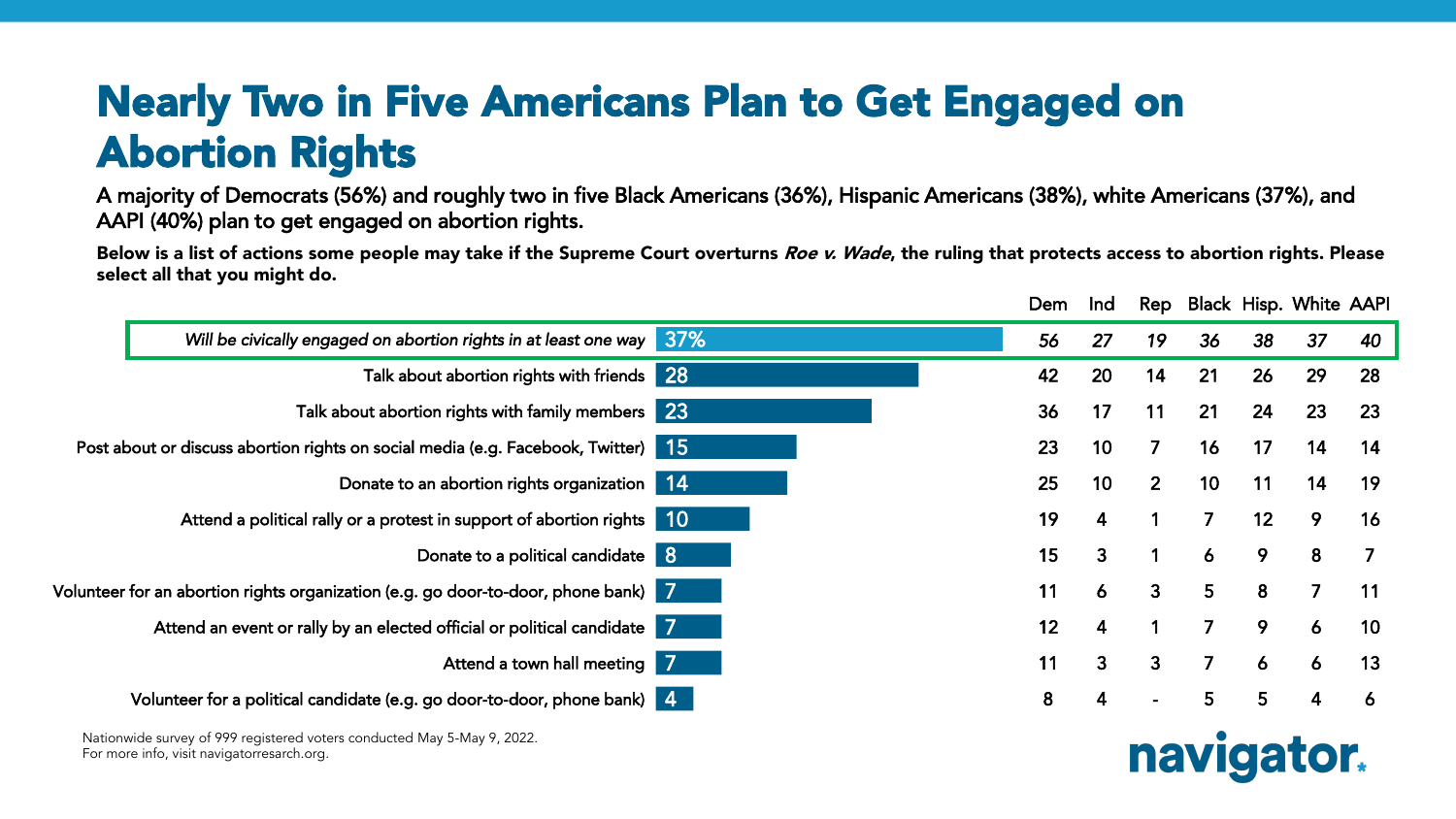#### Democrats Are More Motivated to Vote Following Roe

More than half of Americans say the Supreme Court potentially overturning *Roe v. Wade* makes them more motivated to vote in 2022, including 71% of Democrats and 66% of pro-choice Americans.

Regardless of how you plan to vote in November...Does this news about the Supreme Court potentially overturning Roe v. Wade this year make you feel more or less motivated to vote?



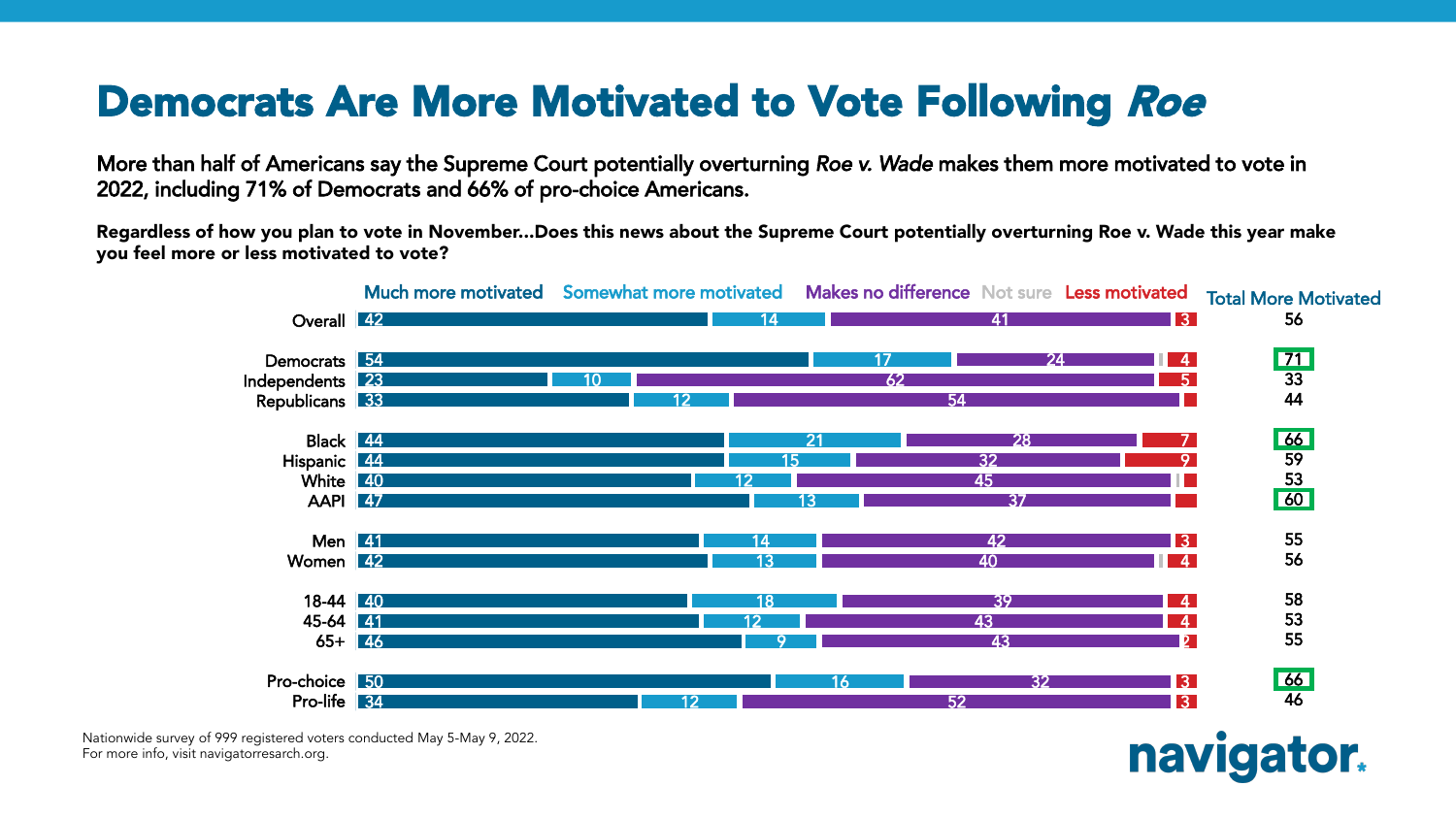#### Protecting the Right to Abortion and Reproductive Healthcare Remain Strengths for Biden and Democrats Over Republicans

Among independents, Biden and Democrats are more trusted by 27 points to protect the right to abortion and 22 points to protect reproductive healthcare.

Below is a list of issues. Please indicate who you trust more to handle each one.



Nationwide surveys of registered voters; Each wave represents approximately 1,000 interviews taken over the prior three-five days. Latest wave conducted May 5-May 9, 2022. For more info, visit navigatorresearch.org

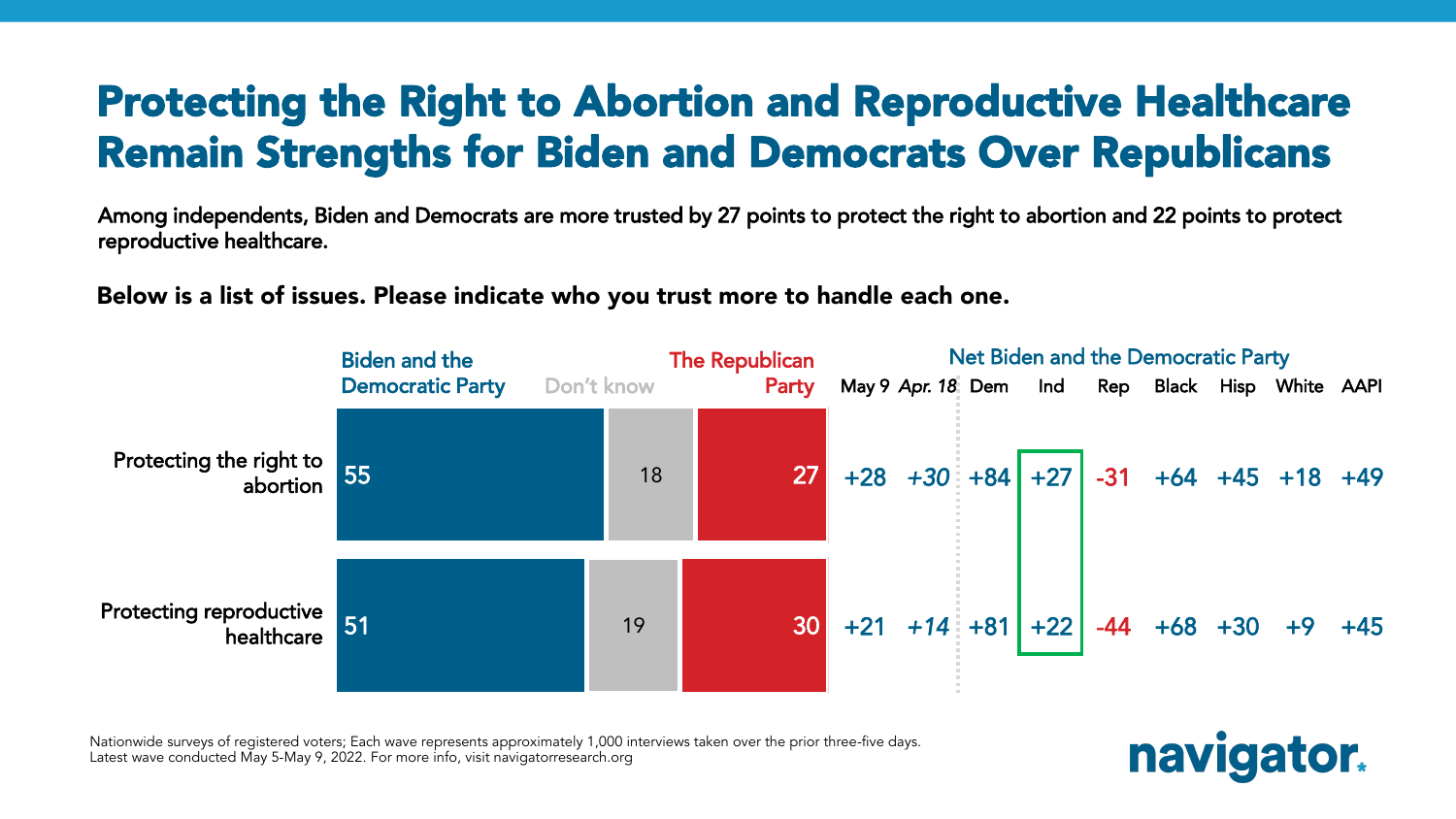## Republicans Are Seen as Supporting the Overturning of Roe, and Nearly Half Say It Makes Them Less Favorable to GOP

Two in five independents (40%) and nearly a quarter of Republicans (23%) say they would be less favorable to Republicans in Congress if they supported the Supreme Court overturning *Roe v. Wade.*

Do you think Republican elected officials support or oppose the Supreme Court draft ruling which indicates they will potentially overturn Roe v. Wade, the ruling that established the legal right to an abortion?

Would it make you more or less favorable to Republicans in Congress if they were to support the Supreme Court's decision to overturn Roe v. Wade?

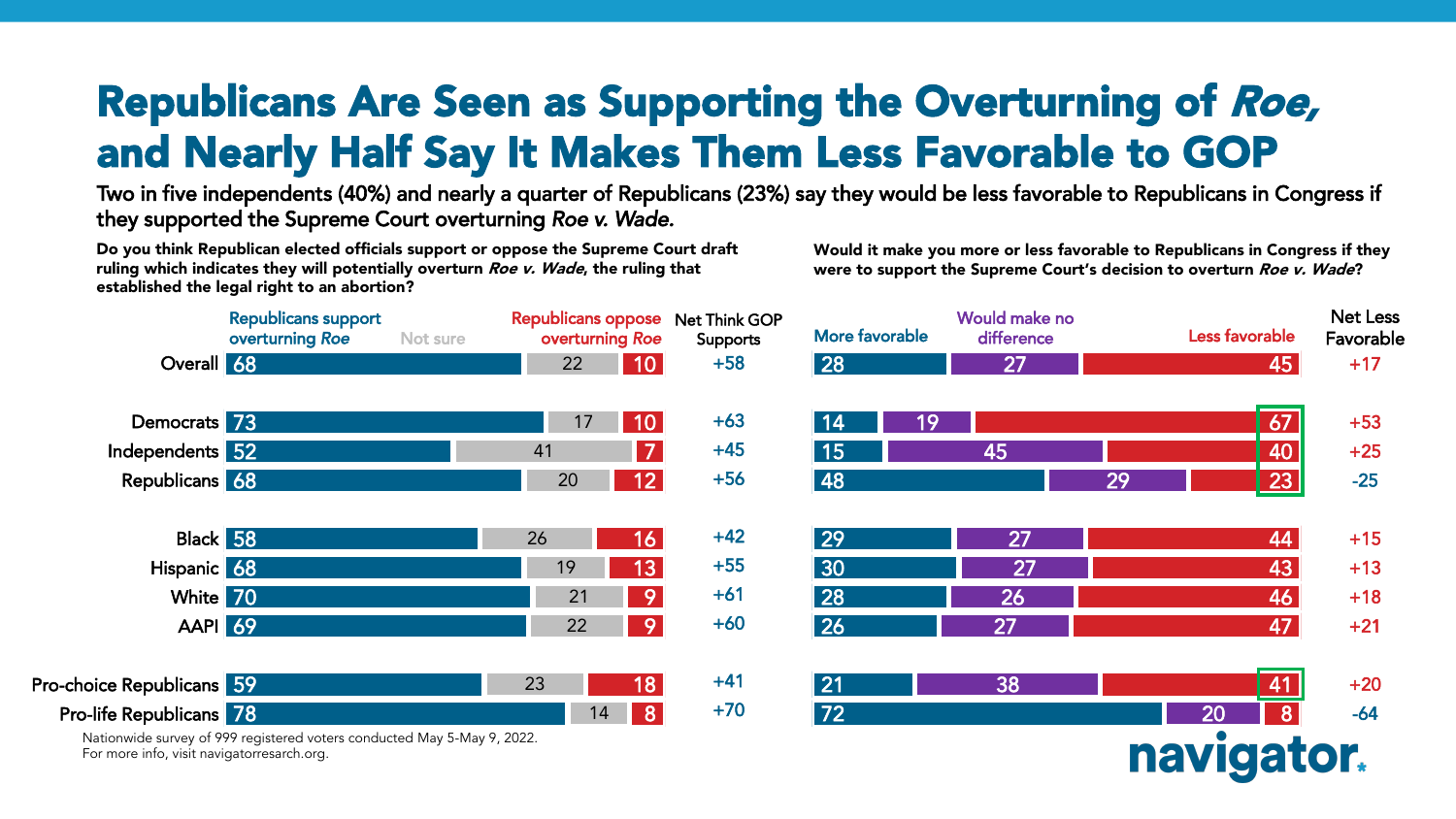#### The Republican Party Is Seen as More Extreme on Abortion Than the Democratic Party

Nearly three in five say the Republican Party is extreme on abortion (56%), compared to 46% who say the same of Democrats.

• Nearly half of independents (49%) and pro-choice Republicans (48%) say that the Republican Party is extreme on abortion.



Nationwide survey of 999 registered voters conducted May 5-May 9, 2022.<br>F For more info, visit navigatorresarch.org.

Do you think the Democratic Party is extreme on abortion?

navigator.

Do you think the Republican Party is extreme on abortion?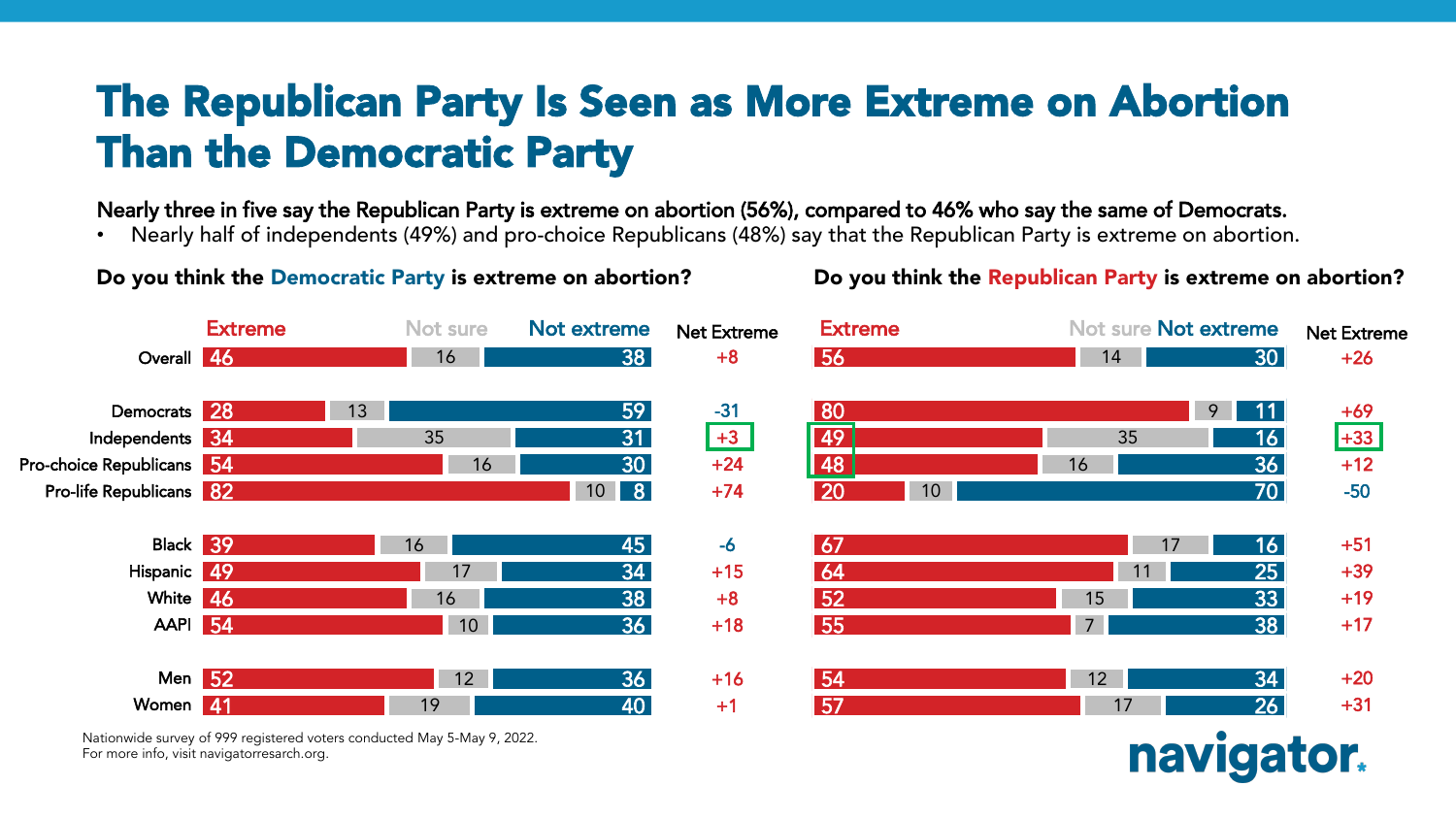#### A Nationwide Ban on Abortion Is Deeply Unpopular and Republicans Who Support It are "Harmful" and "Out of Touch"

A majority of independents (58%) and a plurality of Republicans (46%) oppose legislation that would ban abortions nationwide.

Some lawmakers in Congress have said that after the Supreme Court overturns Roe v. Wade, they plan to introduce a bill to Congress that would ban abortions nationwide. Do you support or oppose a nationwide ban on abortions?



Nationwide survey of 999 registered voters conducted May 5-May 9, 2022. For more info, visit navigatorresarch.org. The more info, visit navigatorresearch.org.

[If oppose nationwide bans] What two words or phrases best describe Republicans who support abortion bans?

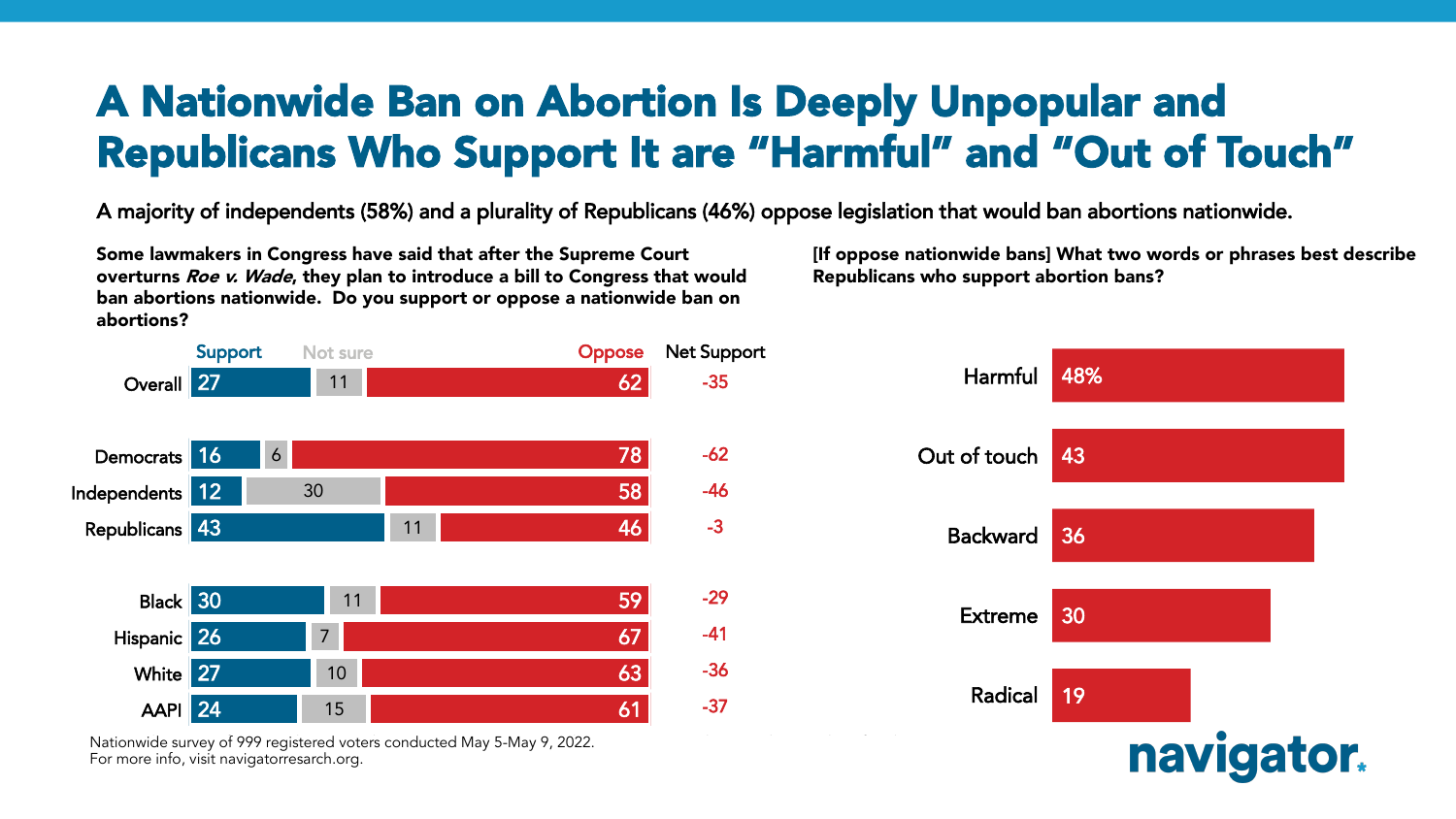#### A Majority Support Congress Codifying Roe v. Wade to Federally Protect the Right to an Abortion

Majorities of Democrats (80%), Black Americans (70%), and Hispanic Americans (65%) support the move, along with a plurality of independents (48%).

With the Supreme Court potentially overturning *Roe v. Wade*, would you support or oppose Congress passing a law guaranteeing the right to an abortion?



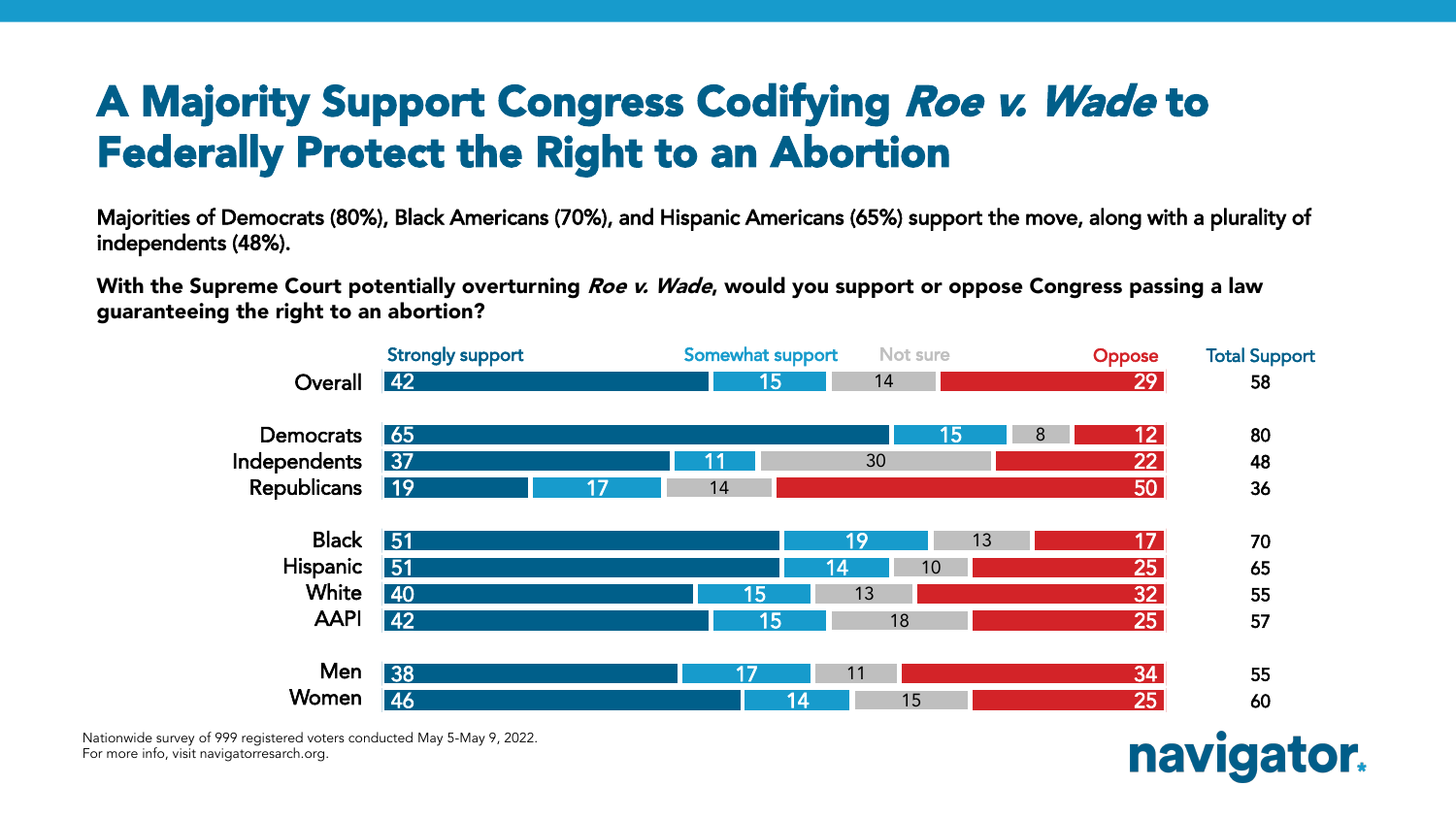#### An Election Between a Republican Who Supports Abortion Bans and a Pro-Choice Democrat Damages Republican Standing

Against a Republican who wants to ban abortion nationally, a Democrat who supports abortion access has a 19-point advantage on a Congressional ballot (53% Democrat to 34% Republican). Among independents, the Democrat has a 21-point lead (34% Democrat to 13% Republican, 53% undecided).

If the general election for U.S. Congress were today, for whom would you vote?



For more info, visit navigatorresarch.org.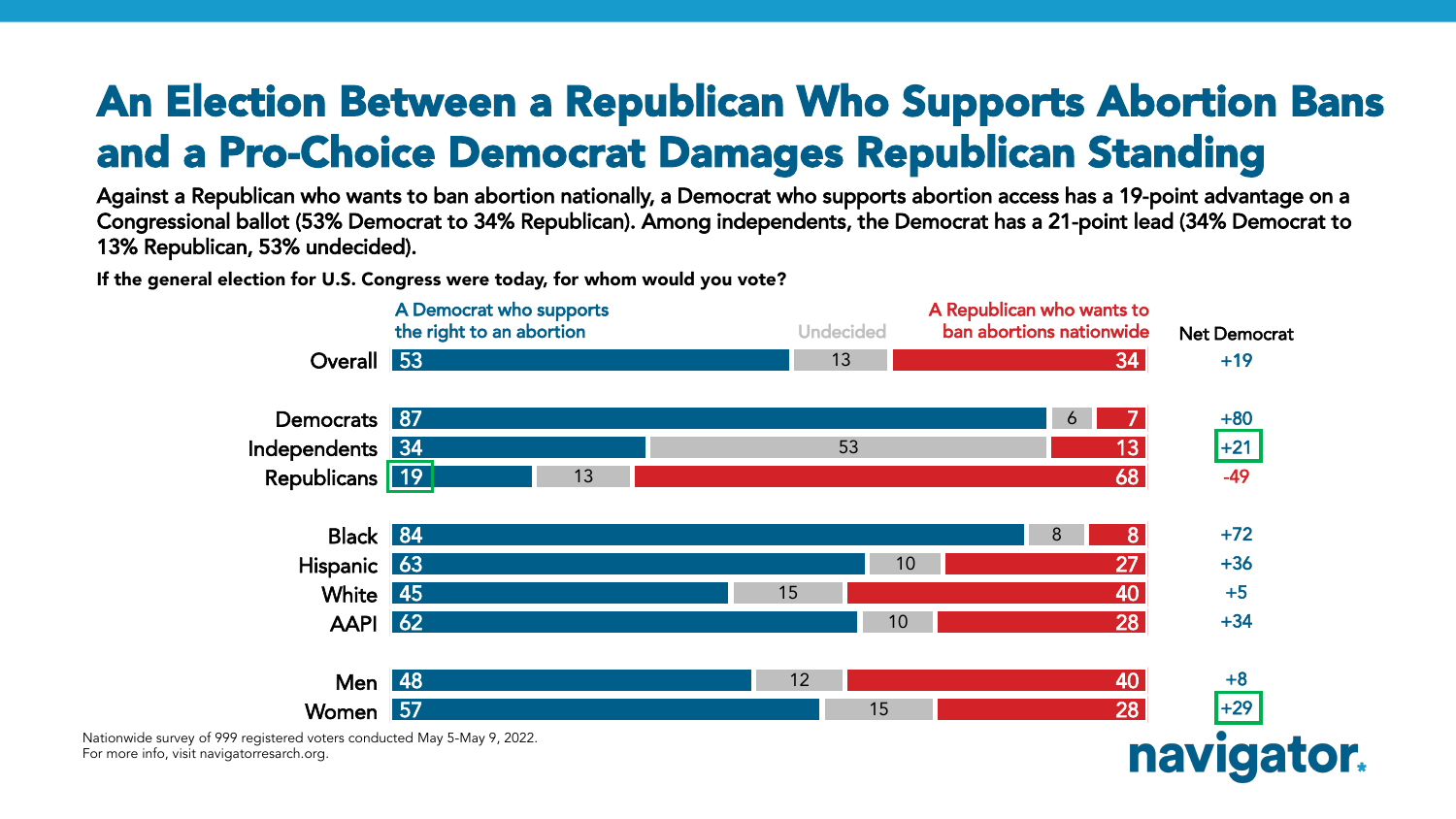#### A Plurality Sees the Court as Too Conservative, and Top Descriptors Are "Ultra-Conservative," "Republican," "Trump"

Two in five say the Supreme Court is headed down a path of being too conservative following the draft decision to overturn *Roe v. Wade* – and among those who feel it is too conservative, they call it an "ultra-conservative majority," "Republican" or "Trump" Court.

Given the potential for the current Supreme Court to overturn Roe v. Wade... would you say the United States Supreme Court is headed down a path of being too conservative, too liberal, or middle of the road?

[If Court is headed down a path of being too conservative] Which of the following phrases do you think best describes the current Supreme Court?



Nationwide survey of 999 registered voters conducted May 5-May 9, 2022. For more info, visit navigatorresarch.org. The more info, visit navigatorresearch.org.

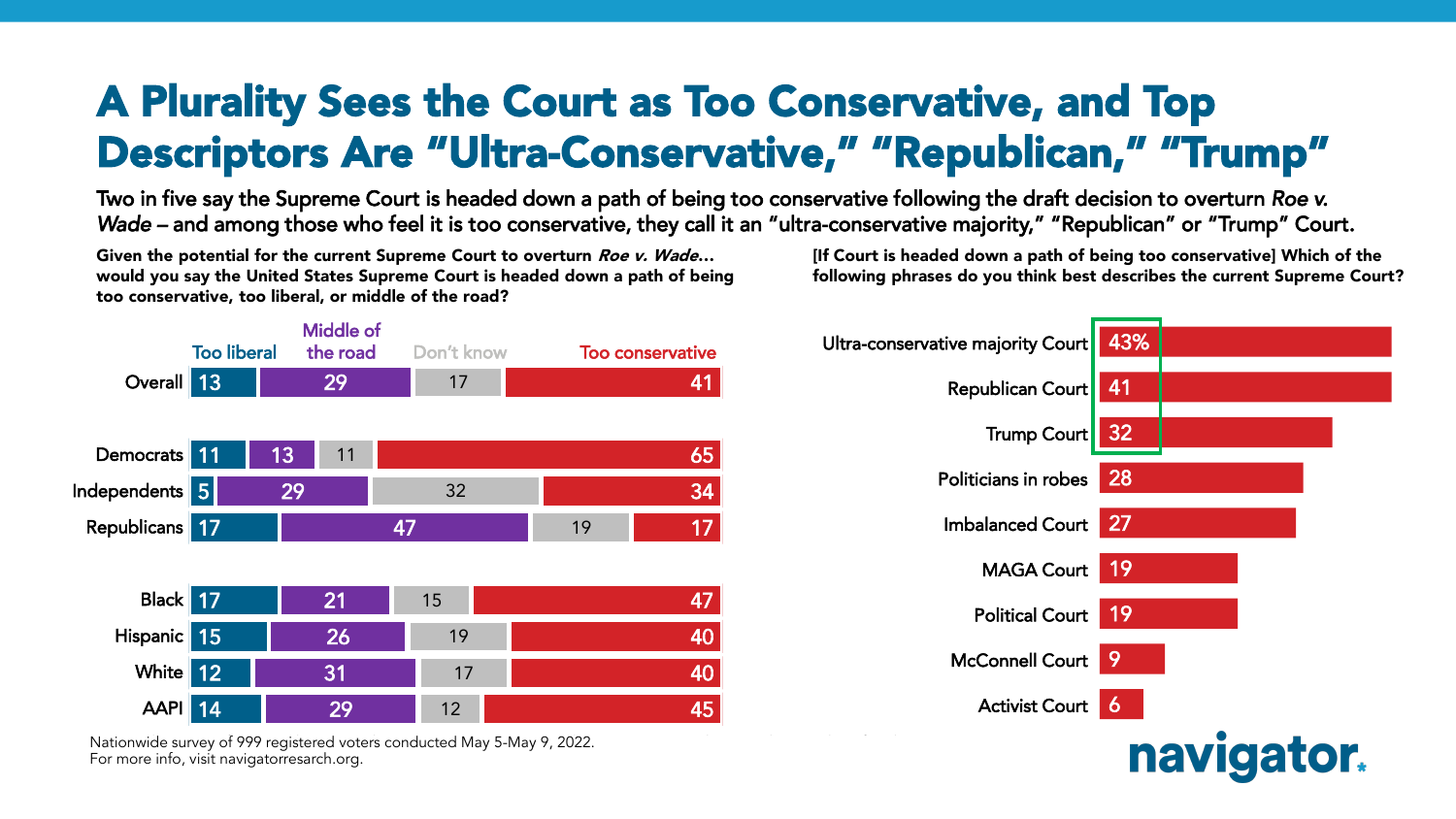#### Trust in SCOTUS Has Declined Notably Following the Roe Draft Decision, Declining Further With Explicit Roe Mention

Since last asked April 18<sup>th</sup>, there has been a 22-point net decline in trust in the Supreme Court to make the right decisions, including a 54point decline among Democrats and a 38-point decline among independents.

• Three in five do not trust the Supreme Court with explicit *Roe* mention (including 78% of Democrats and 76% of independents).



Nationwide surveys of registered voters; Each wave represents approximately 1,000 interviews taken over the prior three-five days. Latest wave conducted May 5-May 9, 2022. For more info, visit navigatorresearch.org

How much do you trust the Supreme Court to make the right decisions in the future?

Knowing that the Supreme Court may overturn Roe v. Wade... How much do you trust the Supreme Court to make the right decisions in the future?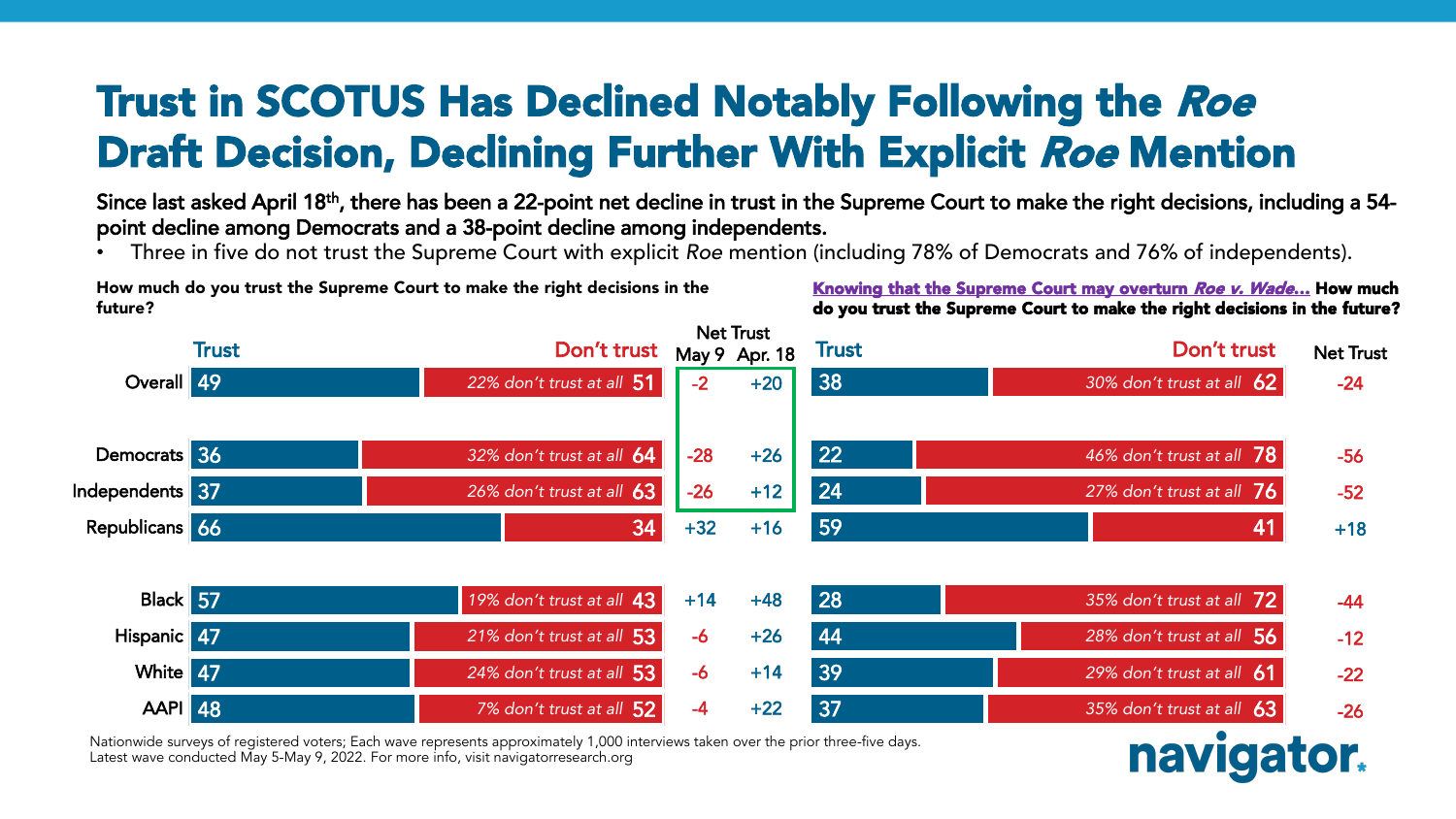#### Potentially Overturned Rulings of Greatest Concern Are Interracial Marriage, Contraception, Same-Sex Rights

Majorities oppose the Supreme Court overturning the rulings that legalized interracial marriage (69%), buying and using contraception (71%), same-sex sexual intimacy (62%), marriage equality (58%), and the regulation of greenhouse gases at the federal level (55%).

Below is a list of past cases the Supreme Court is considering overturning in the future. Please indicate whether you support or oppose the Supreme Court overturning these rulings.

|                                                                                                                                                                                                                                                      | Support the<br><b>Supreme Court</b><br>overturning this<br>ruling<br>Not sure |    | Somewhat oppose<br>the Supreme<br><b>Court overturning</b><br>this ruling | <b>Strongly oppose</b><br>the Supreme<br><b>Court overturning</b><br>this ruling | <b>Strongly Oppose</b><br><b>Court Overturning</b><br>Dem Ind Rep |    |    |     |
|------------------------------------------------------------------------------------------------------------------------------------------------------------------------------------------------------------------------------------------------------|-------------------------------------------------------------------------------|----|---------------------------------------------------------------------------|----------------------------------------------------------------------------------|-------------------------------------------------------------------|----|----|-----|
| The ruling that legalized interracial marriage: if overturned, interracial marriage<br>will no longer be federally protected                                                                                                                         | 18                                                                            | 13 | 9                                                                         |                                                                                  | <b>60</b>                                                         | 71 | 60 |     |
| The ruling that legalized the right of Americans to buy and use contraception<br>like birth control: if overturned, the constitutional right to buy and use birth $\vert$ 16<br>control and other forms of contraception will no longer be protected |                                                                               | 12 | 12                                                                        |                                                                                  | 60                                                                | 72 | 57 | 47  |
| The ruling that legalized same-sex sexual intimacy: if overturned, same-sex<br>couples may be criminalized for sexual intimacy                                                                                                                       | 25                                                                            |    | 13                                                                        | 11                                                                               | 51                                                                | 66 | 59 |     |
| The ruling that legalized same-sex marriage: if overturned, same-sex marriage<br>will no longer be federally protected                                                                                                                               | 30                                                                            |    | 12                                                                        | 10                                                                               | 48                                                                | 66 | 53 | -27 |
| The ruling confirming the federal government has the authority to regulate<br>greenhouse gases under the Clean Air Act: if overturned, pollution regulations 26<br>may no longer exist at the federal level                                          |                                                                               |    | 19                                                                        | 14                                                                               | 41                                                                | 62 | 39 |     |
| Nationwide survey of 999 registered voters conducted May 5-May 9, 2022.<br>$\Gamma$ aw sa awa infantsiak mattimatawananak awa                                                                                                                        |                                                                               |    |                                                                           |                                                                                  | navlı                                                             |    |    |     |

For more info, visit navigatorresarch.org. The more info, visit navigatorresearch.org.